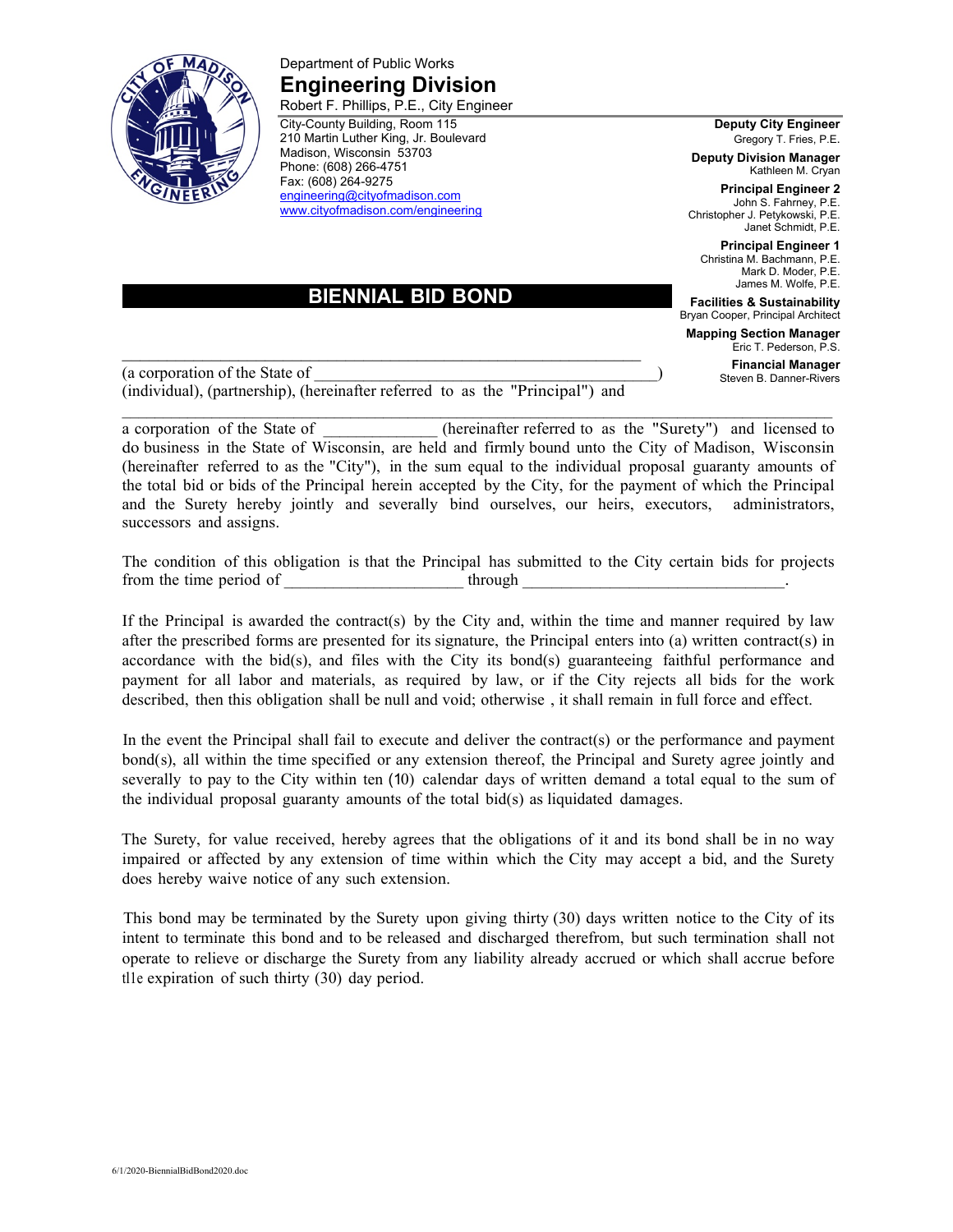**IN WITNESS WHEREOF,** the Principal and the Surety have hereunto set their hands and seals, and such of them as are corporations have caused their corporate seals to be hereto affixed and these presents to be signed by their proper officers, on the day and year set forth below.

## **PRINCIPAL**

| <b>COMPANY NAME</b>        | <b>AFFIX SEAL</b> | <b>DATE</b> |
|----------------------------|-------------------|-------------|
| By:<br>SIGNATURE AND TITLE |                   |             |
| <b>SURETY</b>              |                   |             |
| <b>COMPANY NAME</b>        | <b>AFFIX SEAL</b> | <b>DATE</b> |
| By:                        |                   |             |

SIGNATURE AND TITLE

This certifies that I have been duly licensed as an agent for the Surety in Wisconsin under National Provider No. The vear and appointed as attorney in fact with authority to execute this bid bond, which power of attorney has not been revoked.

DATE AGENT SIGNATURE

ADDRESS

CITY, STATE AND ZIP CODE

TELEPHONE NUMBER

Note to Surety and Principal: Any bid submitted which this bond guarantees may be rejected if the Power of Attorney form showing that the Agent of Surety is currently authorized to execute bonds on behalf of Surety is not attached to this bond.